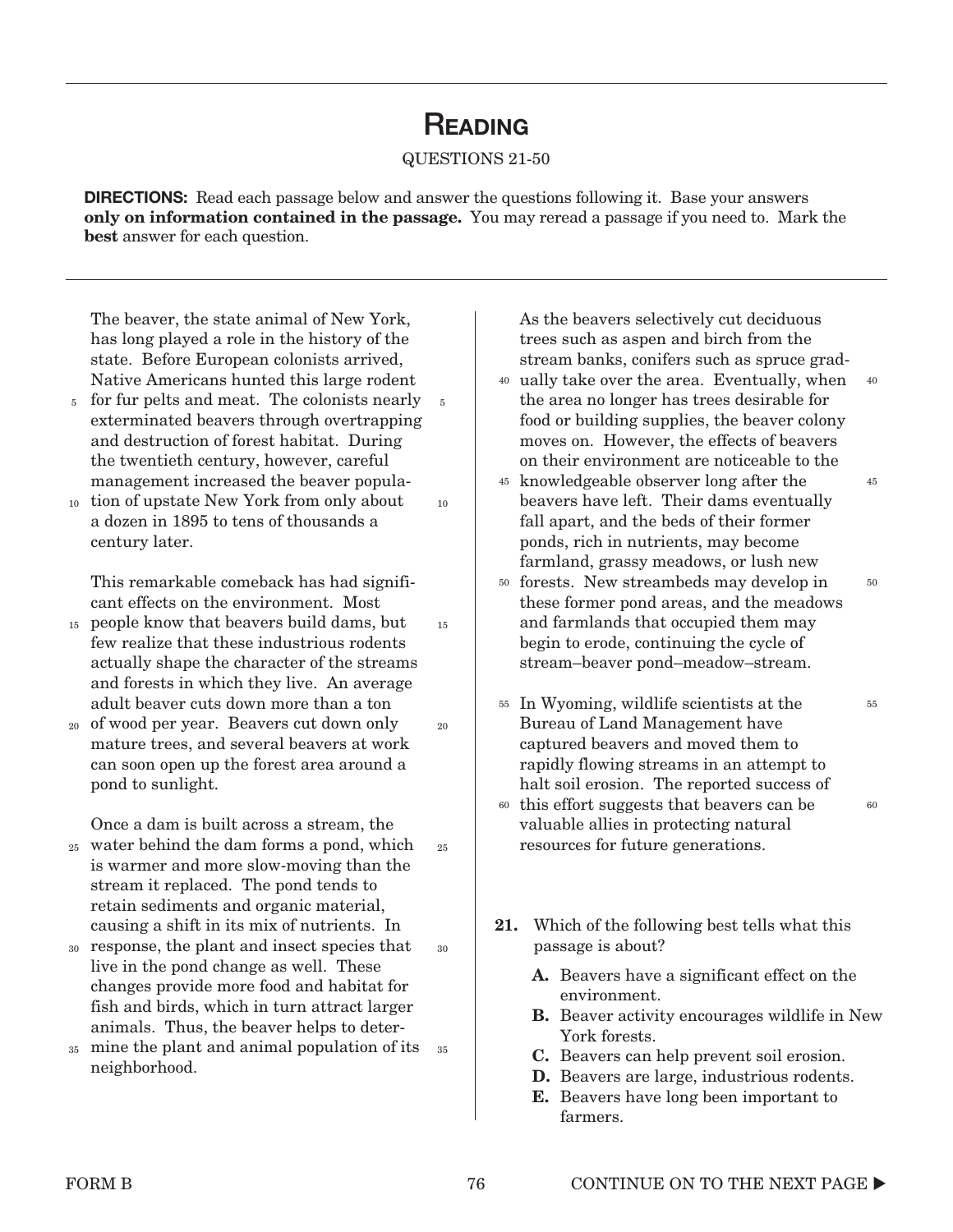- **22.** The changes in insect and plant life in a beaver pond result from changes in the
	- **F.** size of the trees used to build dams.
	- **G.** temperature and flow of water in the pond.
	- **H.** kinds of larger animals attracted to the area.
	- **J.** number of beavers living in the pond.
	- **K.** grassy meadows created by the abandoned dam.
- **23.** What is the purpose of the beaver trapping that was carried on in Wyoming?
	- **A.** to save beavers from becoming extinct
	- **B.** to stop beavers from eroding stream banks
	- **C.** to allow new forests to develop
	- **D.** to study their industrious habits
	- **E.** to encourage beavers to build dams in certain streams
- **24.** Near a recently abandoned beaver pond, which of the following would most likely be seen?
	- **F.** the effects of years of severe erosion
	- **G.** untouched stands of evergreen trees
	- **H.** mature birch and other deciduous trees
	- **J.** dark, dimly lit forest land
	- **K.** a new beaver dam being built
- **25.** The term "remarkable comeback" (line 13) refers to
	- **A.** the ways in which beaver dams change their environment.
	- **B.** the changes that occur after a beaver colony has left an area.
	- **C.** the choice of the beaver as the state animal of New York.
	- **D.** the industrious work habits of the beaver.
	- **E.** the increase in the beaver population during the twentieth century.
- **26.** What is the most likely reason that the author mentioned the amount of wood that a beaver can cut down in a year?
	- **F.** to explain how pond areas become forest land
	- **G.** to suggest why beavers selectively cut down deciduous trees
	- **H.** to emphasize that beavers have a major effect on their environment
	- **J.** to argue that only large beaver colonies can change the environment
	- **K.** to contrast beavers with other animals in their impact on the environment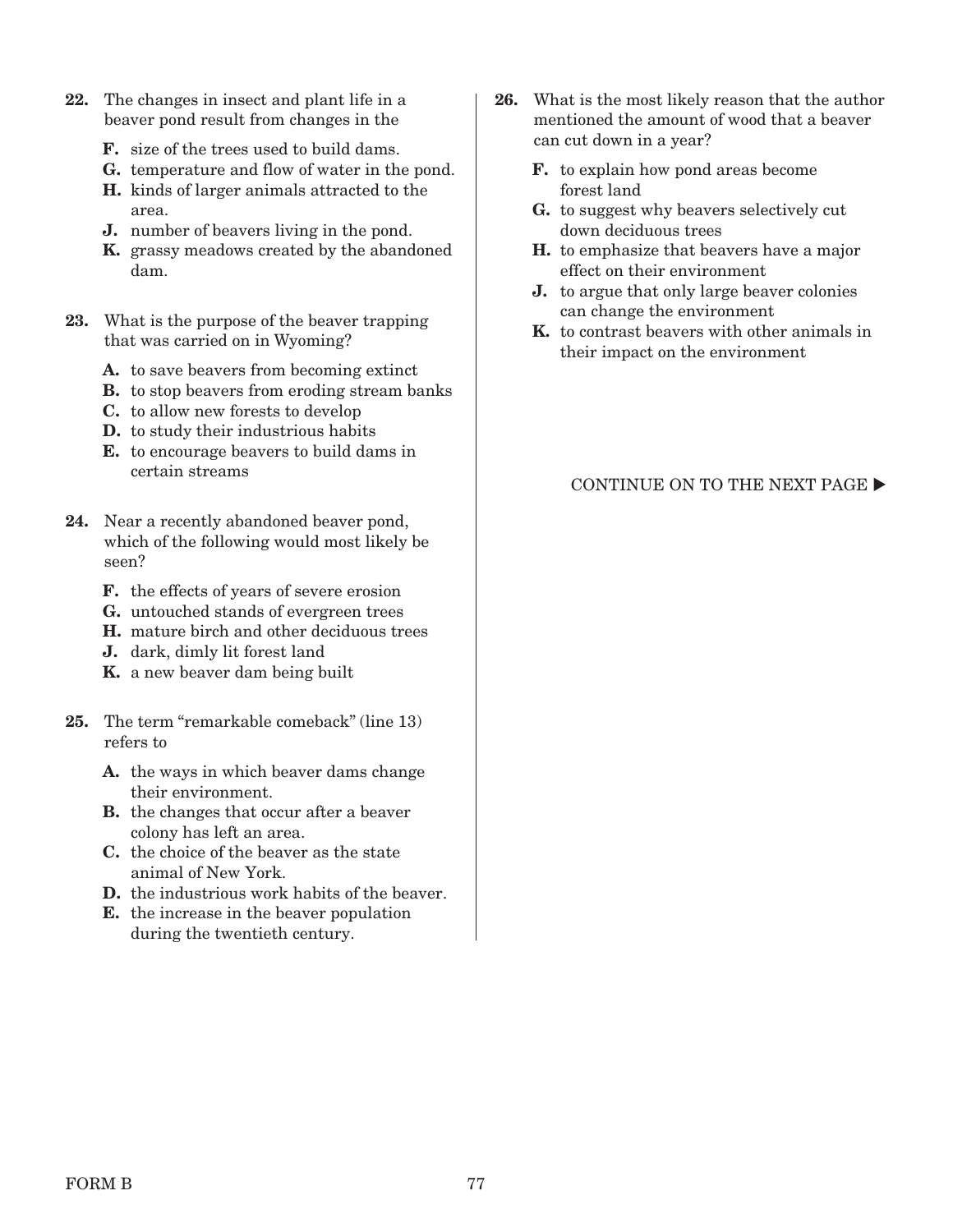For centuries, a stone-faced old man looked across the White Mountains of northern New Hampshire. The Old Man of the Mountain was not a person, but rather a

5

10

15

20

25

30

40

45

- distinctive natural rock formation. From 5 most viewpoints, it looked like a random heap of stones. Seen from the north, however, it resembled the profile of a stern, elderly man looking east. Until its collapse
- in 2003, it was one of the most 10 photographed sights in New England.

According to geologists, the Old Man was formed during the last Ice Age some 10,000 years ago. Perched near the top of

- Cannon Mountain, 365 meters above 15 Profile Lake, the face was about 12 meters tall and 8 meters across. When European-Americans settled in the area in the early 1600s, they heard Native American legends
- 20 of a mountain with a great stone face. In 1805, two surveyors were the first European-Americans known to have seen the Old Man.

In 1905, a local climber discovered that the

- face's forehead had begun to slip from the 25 cliffside. The slide was stopped when turnbuckles were installed. This system of screws and cables pulled the cracks tightly together, stabilizing the rock formation.
- Over the years, more turnbuckles were 30 added to close other cracks. The Old Man received several "face-lifts" as well, using glue, wire, and fiberglass.

The Old Man's profile became the symbol of

- New Hampshire, which is known as the "Granite State." Its people have always taken pride in their state's rocky geography and their own strength and independence. Images of the Old Man appeared on license 35 35
- plates, the shoulder patches on police uniforms, and the New Hampshire quarter issued in 2000. 40

During the 1970s, an engineering company determined that the Old Man consisted of

five granite layers, balanced atop one 45 another. Behind the lowest slab, the Old Man's "chin," was a cave, hidden from view. Only about two feet of the chin was anchored to the cliff. Surprisingly, the Old

50

55

70

75

Man had balanced on its chin for many 50 years.

During the night of May 3, 2003, the Old Man slid from its rocky perch into the valley below, the result of centuries of

- weathering and temperature extremes. 55 The harsh New Hampshire winters had driven rain and snow into cracks in the granite. Water that freezes in a crack will expand, enlarging the crack and eventually
- splitting the rock. All that remained was a nondescript rocky slope and a few broken turnbuckles. The collapse prompted an outpouring of articles, poems, and statements from people all over the country. 60 60
- Some laid flowers at the viewpoint on 65 Profile Lake, as though for a funeral. 65

After the collapse, a task force began working to memorialize the Old Man. It received thousands of suggestions, including con-

- struction of a plastic replica of the face on the mountainside. While that particular idea was not implemented, a museum was built at the base of Cannon Mountain, and plans have been made for a memorial. All 70
- over the state, schoolchildren still study 75 the history and symbolism of the Old Man. He may be gone, but he is not forgotten.
- **27.** Which of the following best tells what this passage is about?
	- **A.** how the Old Man of the Mountain was formed
	- **B.** the history of the state of New Hampshire
	- **C.** attempts to halt the deterioration of the Old Man of the Mountain
	- **D.** the future of the Old Man of the Mountain
	- **E.** the history and significance of the Old Man of the Mountain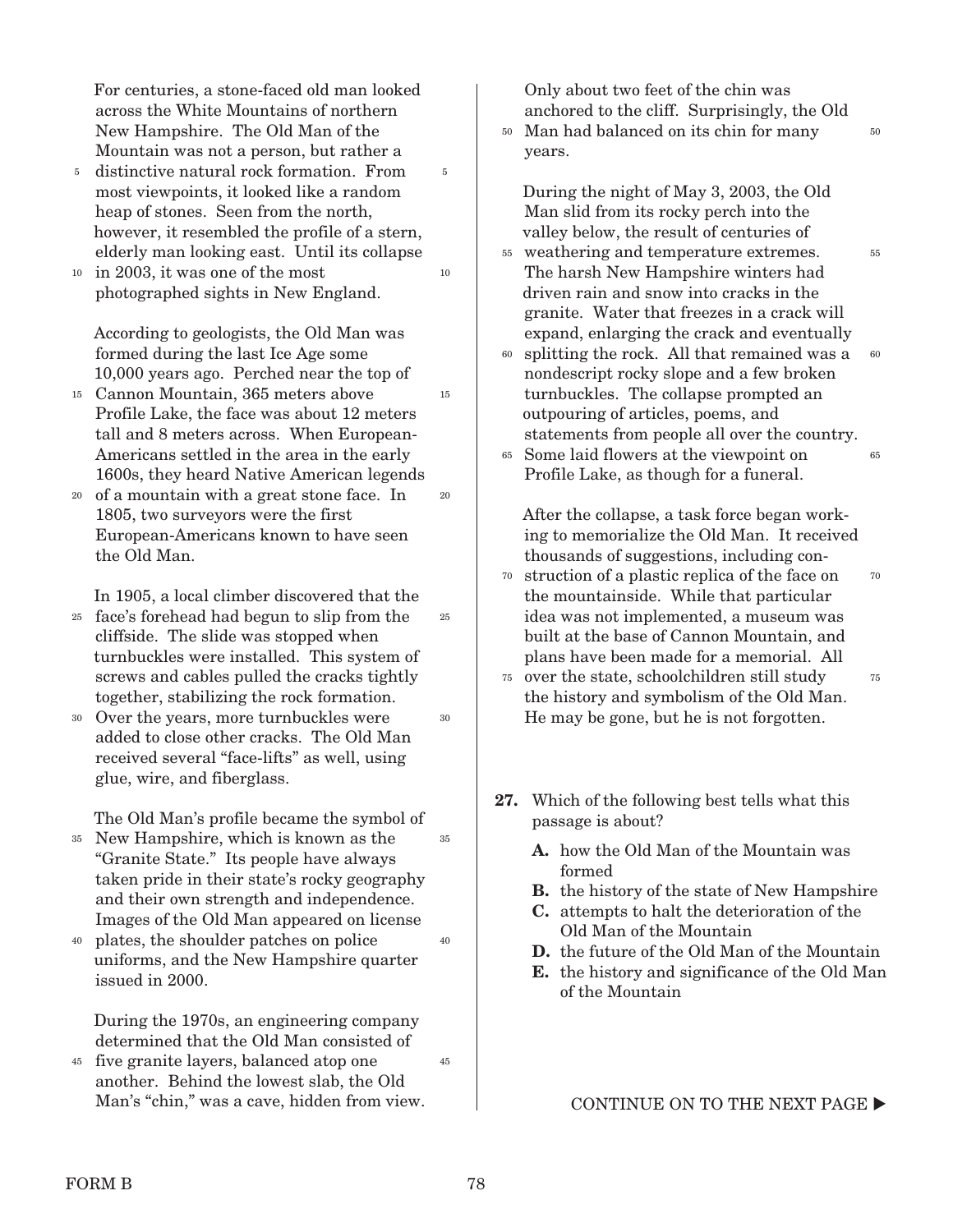- **28.** What is the most likely reason that European-Americans did not see the Old Man until 1805?
	- **F.** They did not live in the area until then.
	- **G.** They had not yet stood at the correct viewpoint.
	- **H.** The Old Man did not exist before that time.
	- **J.** The turnbuckles had not yet been installed.
	- **K.** Native Americans had invented the story.
- **29.** What caused the collapse of the Old Man?
	- **A.** the weight of ice and snow
	- **B.** the incorrect installation of the turnbuckles
	- **C.** water freezing and thawing in the cracks over centuries
	- **D.** too many tourists hiking on the formation
	- **E.** the slippage of the "forehead" from the cliffside
- **30.** What is the most likely reason that the writer mentioned the cave behind one of the five granite layers?
	- **F.** to suggest that the formation was not as stable as it appeared
	- **G.** to demonstrate how ice enlarges cracks in rocks
	- **H.** to explain why the turnbuckles were installed
	- **J.** to account for the formation's endurance for over 10,000 years
	- **K.** to explain how the profile was formed
- **31.** The passage suggests that the Old Man was a fitting symbol for the state of New Hampshire because it
	- **A.** illustrated the ruggedness of the land and people.
	- **B.** resembled many residents of New Hampshire.
	- **C.** was created by the first residents of New Hampshire.
	- **D.** was well-balanced for many years.
	- **E.** suggested that the people of New Hampshire were not as sturdy as they appeared.
- **32.** Which of the following best describes the appearance of the top of Cannon Mountain today?
	- **F.** A few features of the Old Man remain when seen from a particular angle.
	- **G.** The site looks as it did during the last Ice Age.
	- **H.** A museum is on the site where the Old Man once was.
	- **J.** Only random-looking rock formations remain.
	- **K.** A replica of the Old Man is being built on the site.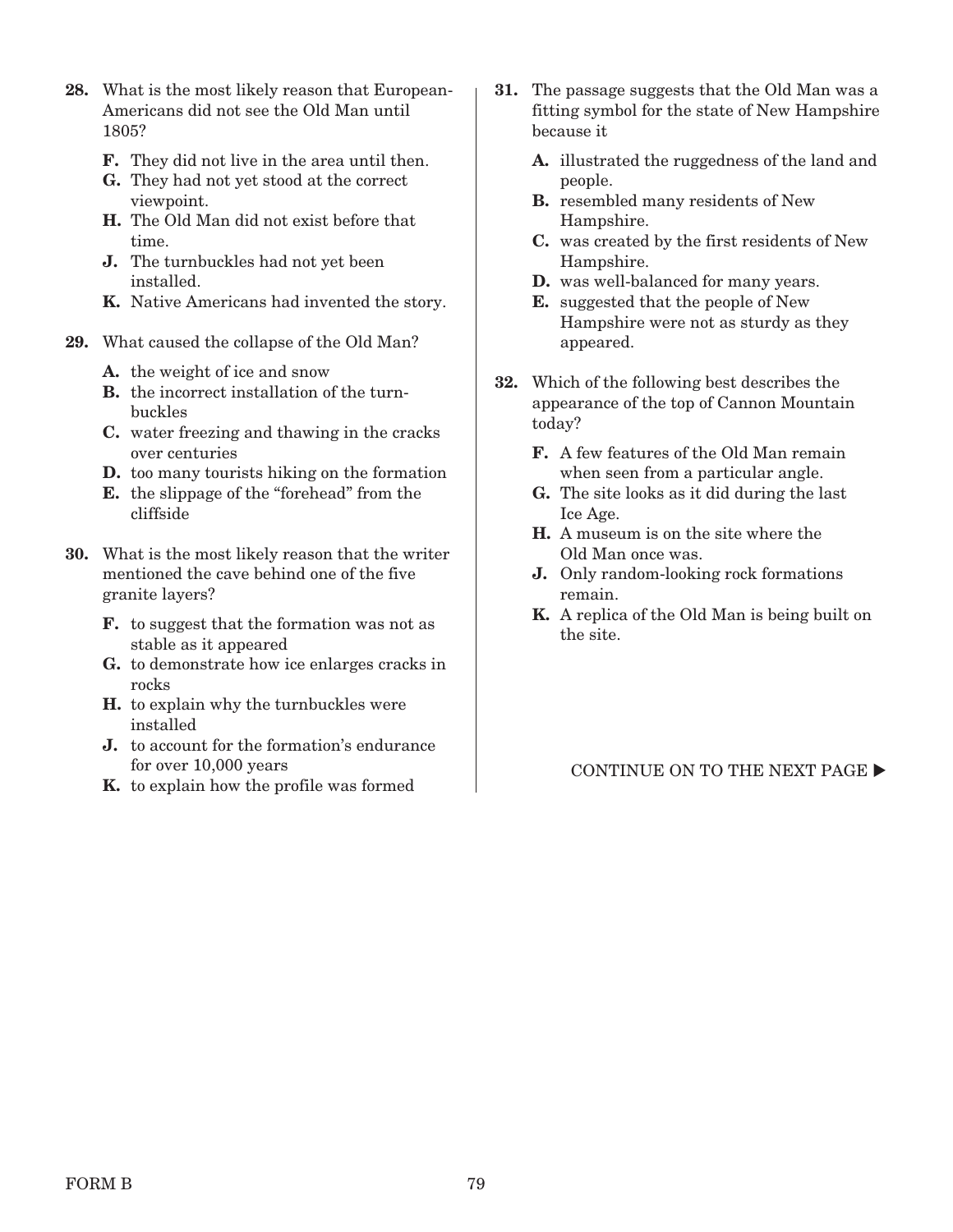If Han van Meegeren had kept to his career as an artist, he would have been forgotten years ago. In his native Holland, he was considered a mediocre painter and the

5

15

20

35

45

- critics' reviews of his work were uncom-5 plimentary. Angered by their rejection, van Meegeren set out in the 1920s to fool these critics into accepting his work as the work of one of the great master painters. The
- 10 hoax was carefully planned. Van Meegeren 10 decided to create a series of religious paintings, then claim to have "discovered" the lost paintings of Jan Vermeer, the great seventeenth-century Dutch painter.
- Other forgers have succeeded in their 15 deception by borrowing elements of style and imagery from several similar works by a painter. Instead of copying any one particular painting, they combine slightly
- altered details from these related works, such as a pose, face, or piece of furniture, to create a new work. Van Meegeren outdid these forgers. He created not just one, but an entire series of paintings that mimicked 20
- Vermeer's style without duplicating specific 25 25 details. He also collected works by littleknown seventeenth-century painters and stripped the paint from these paintings so that he could use the canvas. When work-
- 30 ing on his forgeries, he applied paints made 30 in the old ways from old materials. He also used clever techniques to lend the works authenticity. For example, he gave his paintings an aged appearance by exposing
- them to heat until the surface cracked in 35 the manner of old oil paint.

Next, van Meegeren pretended to have discovered and purchased these "Vermeer" paintings. The art world rejoiced and

- Vermeer scholars accepted the works with-40 out question. Van Meegeren became a wealthy man, selling the pictures to museums and private collectors. He felt that he had been avenged in his bitter quarrels  $40$
- with art critics. It almost worked. 45

In the end, however, van Meegeren was forced to unmask his own forgeries. Shortly before World War II, one of the fake Vermeers had been sold to Hermann

Göring, a high-ranking German official. 50 Van Meegeren was arrested after the war as a Nazi collaborator for selling a national treasure to the enemy, a far more serious crime than art forgery. When critics were

50

- asked to testify to the authenticity of the 55 painting, they insisted it was a genuine Vermeer. Finally, to prove his innocence by demonstrating that he could forge a Vermeer, van Meegeren painted yet another 55
- fake Vermeer while under guard. Chemical 60 60 tests and x-rays of other "Vermeers" confirmed van Meegeren's guilt. He was acquitted of collaboration—only to be convicted of fraud.
- Sentenced to one year in prison, van 65 Meegeren died in 1947, before the sentence could be carried out. Recently, during a new period of intense interest in Vermeer, there were two major exhibits of the faker's 65 70
- handiwork. Perhaps van Meegeren would 70 feel he was having the last laugh.
- **33.** Which of the following best tells what this passage is about?
	- **A.** how to produce art forgeries
	- **B.** how art forgers differ from other criminals
	- **C.** how a skilled art forger nearly got away with fraud
	- **D.** forgeries of Dutch paintings
	- **E.** the difficulties of detecting art forgeries
- **34.** Which of the following best describes van Meegeren's beliefs about art critics?
	- **F.** They exaggerated the artistic merit of Vermeer's paintings.
	- **G.** They were overly worried about art forgery.
	- **H.** They did not recognize true talent when they saw it.
	- **J.** They believed his fakes were better than real Vermeers.
	- **K.** They did not appreciate Dutch art.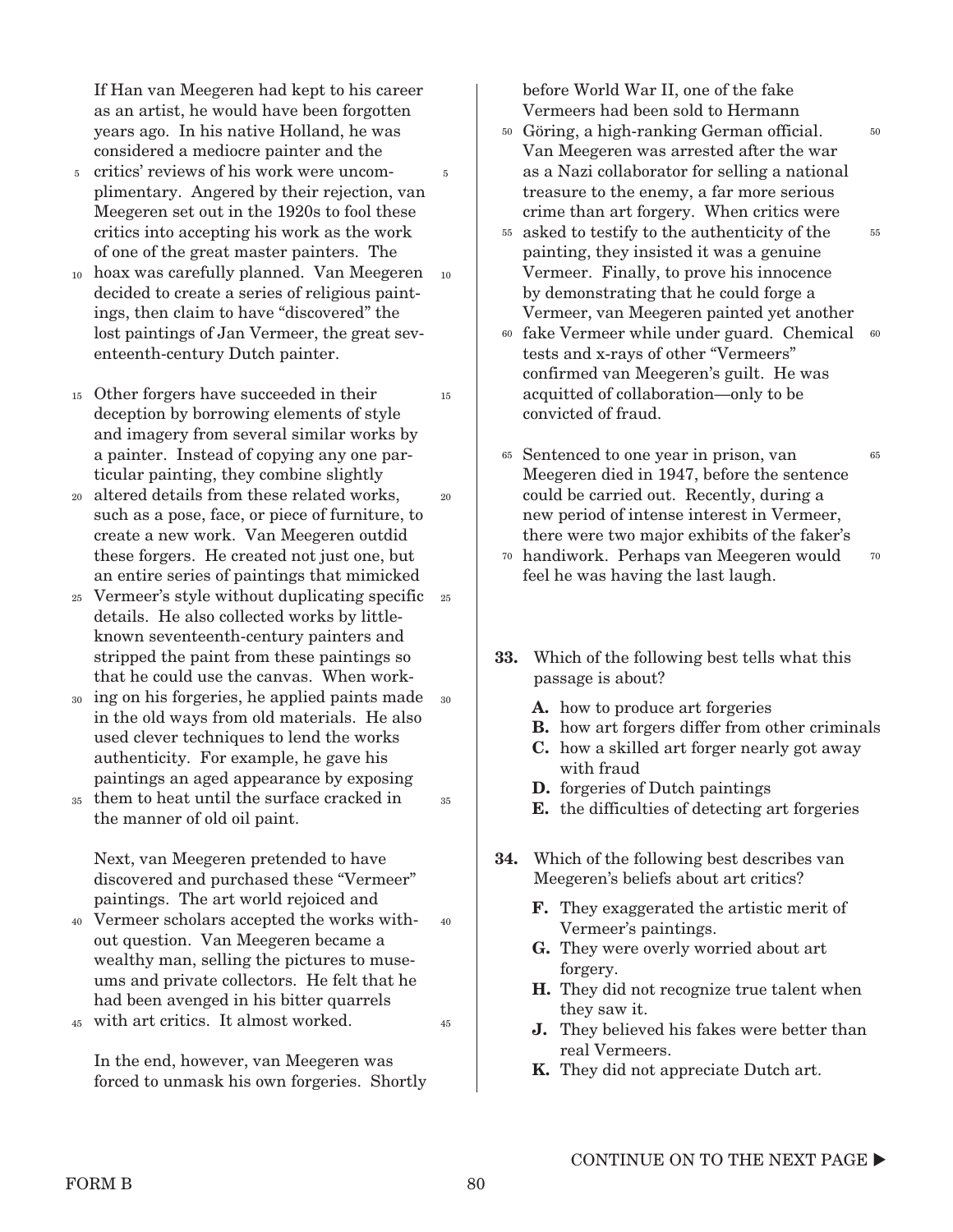- **35.** Which of the following statements about Jan Vermeer is supported by the passage?
	- **A.** He did not become well-known until van Meegeren forged his paintings.
	- **B.** He was van Meegeren's invention and had never existed.
	- **C.** He became wealthy by selling his works to museums and private collectors.
	- **D.** He was considered a mediocre artist by art critics.
	- **E.** Some of his paintings may have been lost.
- **36.** Van Meegeren differed from other art forgers in his ability to
	- **F.** copy Vermeer paintings.
	- **G.** combine features from similar paintings by different artists.
	- **H.** avoid prosecution for forgery.
	- **J.** profit from his forgeries.
	- **K.** paint forgeries without copying particular features.
- **37.** Why did van Meegeren admit that he was a forger?
	- **A.** The Germans had conducted chemical tests and x-rays that unmasked his forgeries.
	- **B.** He wanted critics to appreciate his talents.
	- **C.** Art critics had long suspected the forgeries.
	- **D.** Forgery was a lesser crime than collaboration with the enemy.
	- **E.** Vermeer himself was a forger, so van Meegeren had committed no crime.
- **38.** In line 12, why did the author put the word "discovered" in quotation marks?
	- **F.** Van Meegeren had created the paintings and only pretended to discover them.
	- **G.** Van Meegeren was the first to realize that Vermeer was a great artist.
	- **H.** Van Meegeren pretended that he had purchased the paintings from Vermeer himself.
	- **J.** Van Meegeren had invented the painter Vermeer, so there were no real Vermeer paintings to discover.
	- **K.** Van Meegeren deceived the critics into believing that the paints and canvases were from the seventeenth century.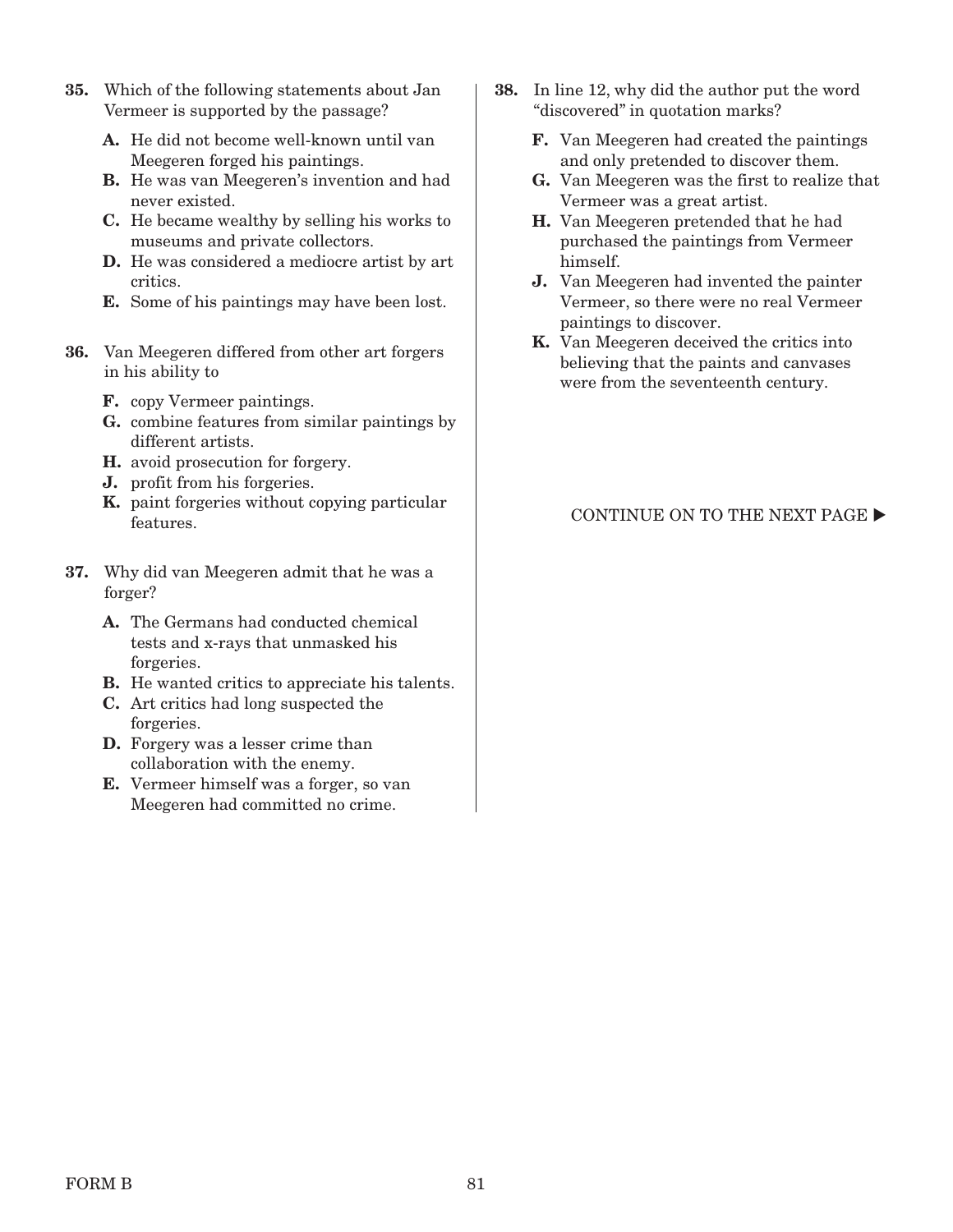Archaeologists first succeeded in using tree-ring dating while excavating ancient Pueblo Indian villages in the southwestern United States during the 1920s. At that

- <sup>5</sup> time, no one knew when the villages had been occupied, or for how long, but the logs used in the buildings provided a clue. Scientists had long known that trees add a new growth ring to their circumferences during 5
- 10 each growing season. Drought or early frost 10 results in little growth and narrow rings. Good growing years result in wide rings. Archaeologists knew that by matching identical patterns of wide and narrow rings
- in sections of two different logs, they could 15 determine which log was older. For example, a log with a certain pattern of rings near its outside edge would indicate a specific series of good and bad growing 15
- seasons. This log would have been cut down 20 before a log of comparable size that shows the identical pattern near its center. 20

But how could these ring patterns help determine the actual dates for the aban-

- doned Pueblo villages? Archaeologists had 25 already used the ring patterns of trees with overlapping lifetimes to establish a tree-ring chronology for the southwestern United States that went back to A.D. 1260. That 25
- work had been done in a Hopi village called 30 30 Oraibi. Oraibi had been continuously inhabited since before the arrival of the first Spanish explorers in 1540.

That same team of archaeologists also

developed a relative, or "floating," chronol-35 ogy for the abandoned Pueblo villages by matching up the ring patterns of the various logs used in the buildings. With this "floating" chronology, the archaeologists could tell 35

- which logs were older and which were more 40 40 recent. None could be precisely dated, since no log had a pattern of tree rings that matched any part of the established chronology. It was clear from this evidence,
- <sup>45</sup> however, that the buildings must have been <sup>45</sup> constructed before A.D. 1260.

Finally, continued excavations turned up a "key" beam. The outer ring pattern of the

key beam overlapped the earliest rings in

50

55

- the established chronology. Furthermore, 50 its inner ring pattern matched the pattern formed by the most recent rings of the "floating" chronology. Thus, the chronology for the abandoned Pueblo villages could be
- <sup>55</sup> known with certainty. Counting backward from the present, the archaeologists estimated that the villages had been occupied between A.D. 900 and A.D. 1300.

The tree rings also suggested **why** the <sup>60</sup> villages had been abandoned. The rings for the years A.D. 1276 to 1299 were very thin, indicating a severe drought that lasted for 23 years. Most likely the villagers had left their homes to search for a more hospitable <sup>65</sup> climate. 60 65

- **39.** Which of the following best tells what this passage is about?
	- **A.** how variations in weather conditions affect tree growth
	- **B.** recent breakthroughs in understanding Indian cultures
	- **C.** why the Pueblo villages were abandoned
	- **D.** how tree-ring dating can establish the age of archaeological findings
	- **E.** why tree-ring dating is the best method for determining dates
- **40.** What was the importance of the "key" beam described in the fourth paragraph?
	- **F.** It proved that trees of the same age would have identical tree-ring patterns.
	- **G.** It helped to disprove earlier theories regarding the abandonment of the villages.
	- **H.** It helped archaeologists to determine why the villages had been built at that time.
	- **J.** It explained why the Pueblo buildings had been constructed at that location.
	- **K.** It connected the "floating" chronology to the established chronology.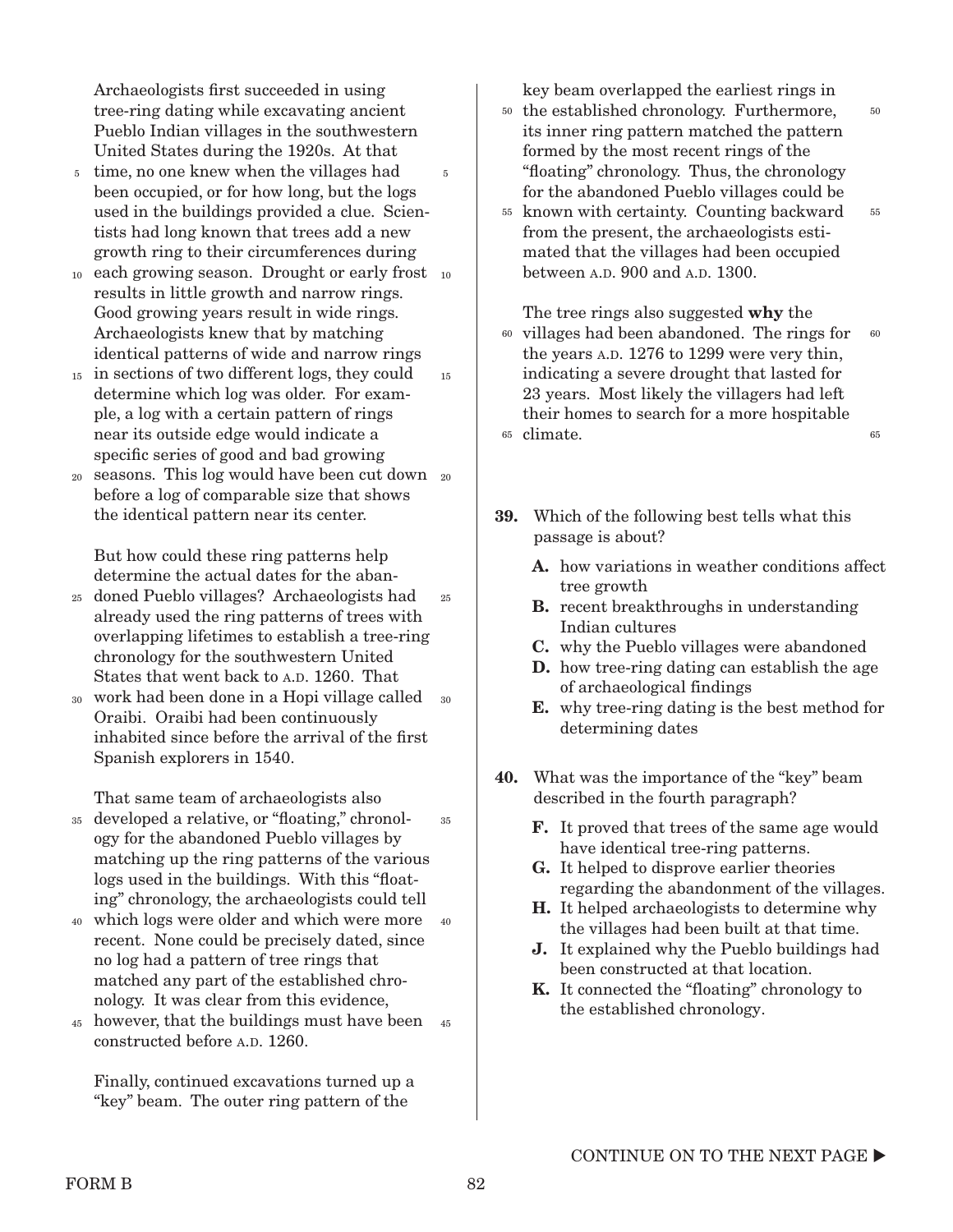

In the diagrams above, an identical ring pattern on logs from two trees has been shaded. Which of the following conclusions about these logs is best supported by the information in the passage?

- **A.** Log 1 was cut before log 2.
- **B.** Log 2 was cut before log 1.
- **C.** The two trees responded differently to the same growing seasons.
- **D.** The tree from which Log 1 was cut was the faster-growing tree.
- **E.** The tree from which Log 2 was cut was the faster-growing tree.
- **42.** For which of the following would tree-ring dating be **most** useful?
	- **F.** identifying the kinds of trees used to build the ancient Pueblo buildings
	- **G.** tracking the historical sequence of weather cycles in a region
	- **H.** investigating the reasons that Indians lived in specific areas
	- **J.** determining the length of the growing season in different areas of the world
	- **K.** determining how people built their villages
- **43.** Why did the archaeologists conclude that the buildings in the abandoned Pueblo villages "must have been constructed before A.D. 1260" (lines 45-46)?
	- **A**. The logs in those buildings did not share any ring patterns with the established chronology, which went back to that year.
	- **B.** The logs in those buildings had ring patterns in common with the logs used in Oraibi.
	- **C.** The villages were still inhabited when the Spanish explorers found them.
	- **D.** The villages were already abandoned when the Spanish explorers found them.
	- **E.** The people in those villages had moved to Oraibi.
- **44.** According to the passage, what is the most likely reason that the Pueblo villages had been abandoned?
	- **F.** The villages were destroyed by warfare between the Pueblo and Hopi people.
	- **G.** There were no more trees to build with.
	- **H.** A long drought prompted people to leave the area.
	- **J.** The villages had grown too large for their locations.
	- **K.** The villagers fled to escape the Spanish explorers.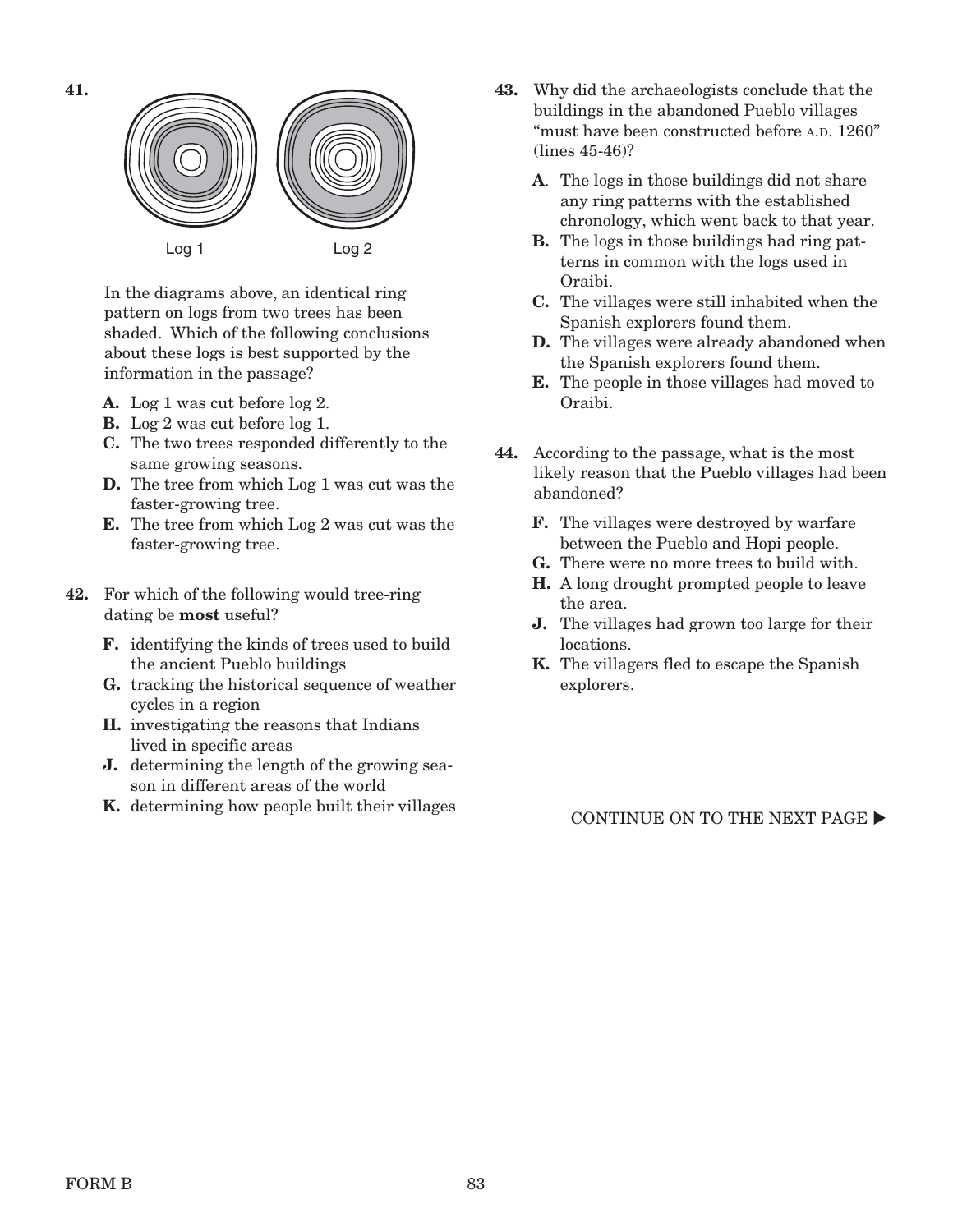Most people—if they think about bubbles, suds, and lather at all—consider them to be fairly ordinary physical occurrences. But scientists have been studying foams, par-

5

30

- ticularly aqueous (watery) foams, for more 5 than 300 years. The phenomenon of foam creation is quite complex, and only recently have scientists begun to understand how foams are formed.
- Aqueous foam is produced when a gas—air, 10 for example—is dispersed within a liquid, such as water. However, a pure liquid produces an unstable froth, so a third ingredient must be added to stabilize the 10
- froth into foam. The most common stabiliz-15 ers, or foaming agents, are soaps and proteins. These stabilizers are also called surfactants, or surface-active agents. Surfactant molecules chemically disturb the 15
- surface of the liquid, lowering its surface tension and creating a foam of bubbles, each encased in a watery film. The dispersing gas continues to build bubbles until the liquid is partially or completely converted to 20  $20$
- foam, with a surface area far greater than 25 that of the original volume of liquid. 25

Foams have a characteristic life cycle. During the first stage, the liquid content is high and the foam is characterized by

- spherical bubbles of nearly uniform size, 30 each with a relatively thick outer film of liquid. As the foam ages, the liquid drains away, and the foam "dries." The bubbles are no longer spherical; they have become
- polyhedrons with multiple flat surfaces. 35 Eventually, outside forces—usually evaporation or vibration—cause the film walls of the bubbles to collapse, and the foam disappears. 35
- The soap foams of shampoo, bubble bath, 40 and dishpan suds were developed largely to satisfy consumer expectations. Protein foaming agents create whipped cream and marshmallows. Still other foams have 40
- important practical applications. Perhaps 45 best known of these is the foam used in fire extinguishers. It puts out oil or gasoline 45

fires by smothering them in a blanket of foam made of carbon dioxide bubbles

- <sup>50</sup> stabilized by a protein-based surfactant. In <sup>50</sup> general, these extinguishers have the advantage of minimizing the extensive water damage caused by more traditional fire-fighting methods.
- Less well-known are the applications of 55 foam technology to the recovery of oil from deep wells. Water is often present along with this energy-producing resource, and the water must be removed before the well

55

- 60 can become productive. Drillers introduce a 60 gas, along with an appropriate surfactant, into the well, and then pump out the resulting foam. Thus the water is removed, leaving a more productive oil well.
- **45.** Which of the following best tells what this passage is about?
	- **A.** the life cycle of an aqueous foam
	- **B.** how foam was discovered
	- **C.** industrial uses of aqueous foams
	- **D.** differences between surfactants and foaming agents
	- **E.** how aqueous foams are formed, and some of their uses
- **46.** In which of the following locations would an aqueous foam be expected to disappear most rapidly?
	- **F.** on the shelf of a working refrigerator with its door closed
	- **G.** aboard an airtight satellite filled with humid air
	- **H.** on a moving railroad train on a hot day
	- **J.** on a table in a research laboratory
	- **K.** in the darkened vault of a bank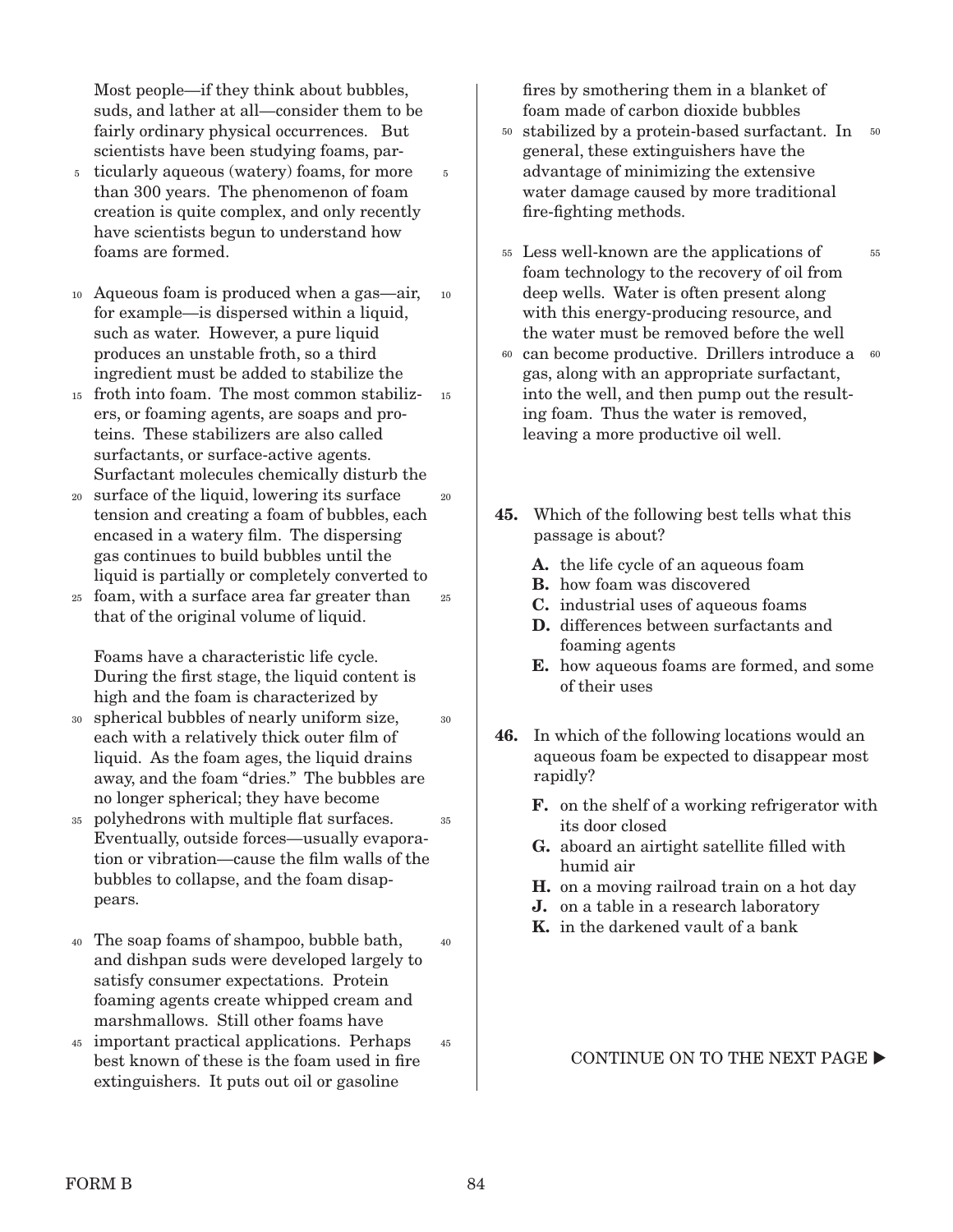- **47.** How does a surfactant contribute to the formation of an aqueous foam?
	- **A.** It dissolves the gas in the liquid.
	- **B.** It changes the surface tension of the liquid.
	- **C.** It delays the formation of polyhedron bubbles.
	- **D.** It causes the bubbles to disappear.
	- **E.** It converts soap into foam.
- **48.** Which of the following is characteristic of a "young" aqueous foam?
	- **F.** spherical bubbles
	- **G.** polyhedral bubbles
	- **H.** bubbles with thin walls
	- **J.** "dry" foam, with liquid draining away
	- **K.** increased surface tension of the liquid
- **49.** Why is foam better than plain water in fighting oil fires?
	- **A.** It results in less water damage.
	- **B.** It is not flammable.
	- **C.** It does not evaporate.
	- **D.** Its bubbles form a film.
	- **E.** It promotes oil recovery.
- **50.** Which of the following is **not** mentioned in the passage as an ingredient of dishpan suds?
	- **F.** protein
	- **G.** water
	- **H.** soap
	- **J.** air
	-

**K.** a surfactant CONTINUE ON TO THE NEXT PAGE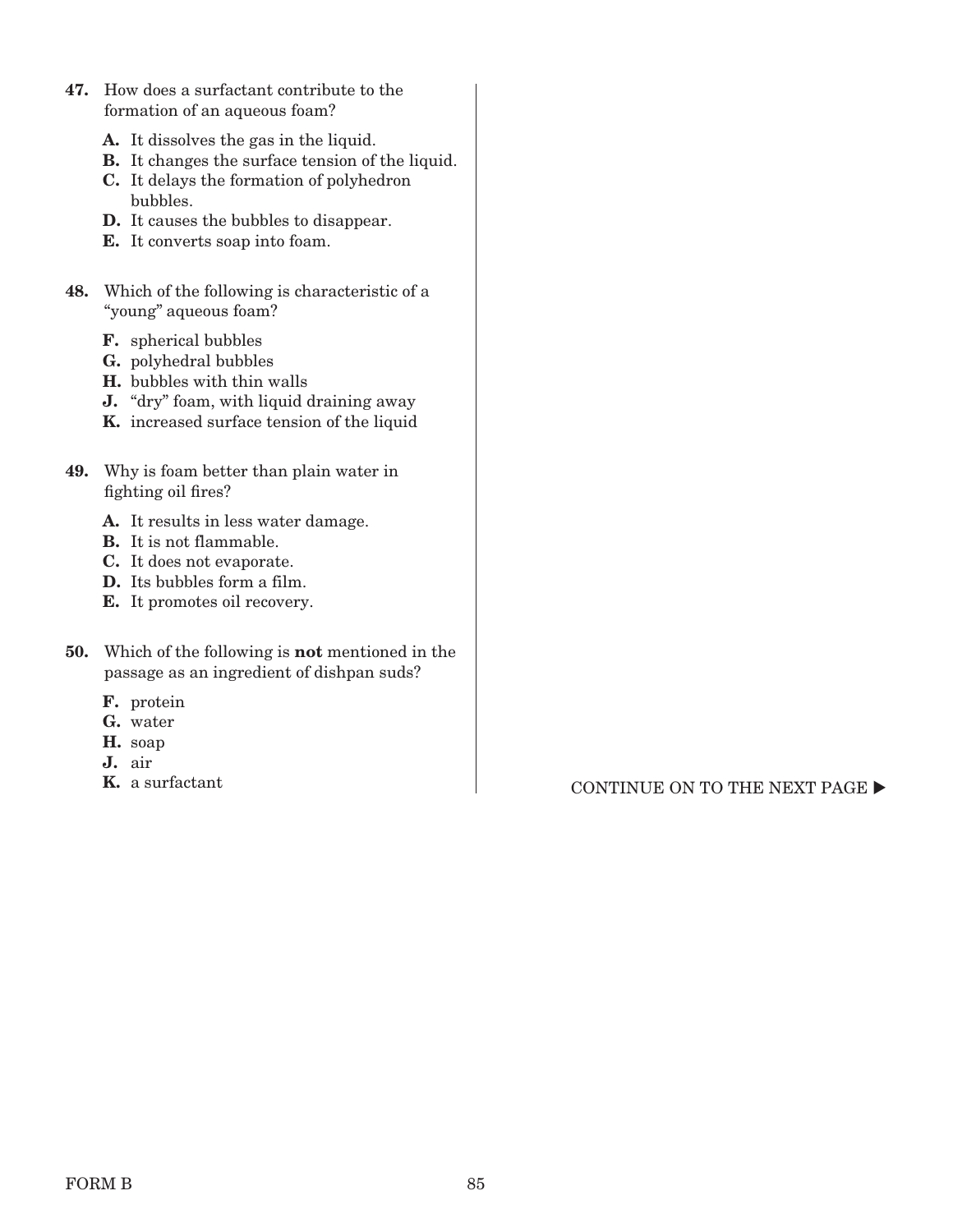# PART 2 – MATHEMATICS

Suggested Time — 75 Minutes

50 QUESTIONS

### **GENERAL INSTRUCTIONS**

Solve each problem. Select the **best** answer from the choices given. Mark the letter of your answer on the answer sheet. You can do your figuring in the test booklet or on paper provided by the proctor. **DO NOT MAKE ANY MARKS ON YOUR ANSWER SHEET OTHER THAN FILLING IN YOUR ANSWER CHOICES.**

#### **IMPORTANT NOTES:**

- (1) Formulas and definitions of mathematical terms and symbols are **not** provided.
- (2) Diagrams other than graphs are **not** necessarily drawn to scale. Do not assume any relationship in a diagram unless it is specifically stated or can be figured out from the information given.
- (3) Assume that a diagram is in one plane unless the problem specifically states that it is not.
- (4) Graphs are drawn to scale. Unless stated otherwise, you can assume relationships according to appearance. For example, (on a graph) lines that appear to be parallel can be assumed to be parallel; likewise for concurrent lines, straight lines, collinear points, right angles, etc.
- (5) Reduce all fractions to lowest terms.

|     | <b>51.</b> $3.6 \div \frac{2}{3} =$     |
|-----|-----------------------------------------|
|     | A. 2.4<br><b>B.</b> 5.4<br>C. 6<br>D. 9 |
|     | E. 54                                   |
| 52. | $-2x(3y-4z) =$                          |
|     | <b>F.</b> $-6xy - 8xz$                  |
|     | <b>G.</b> $-6xy + 8xz$                  |
|     | <b>H.</b> $-6xy - 4z$                   |
|     | J. 2xyz                                 |
|     | $\mathbf{K}$ . 24 $xyz$                 |

- **53.** Maria is now 16 years old. In 6 years, she will be twice as old as her brother is then. How old is her brother now?
	- **A.** 5
	- **B.** 6
	- **C.** 8
	- **D.** 11 **E.** 12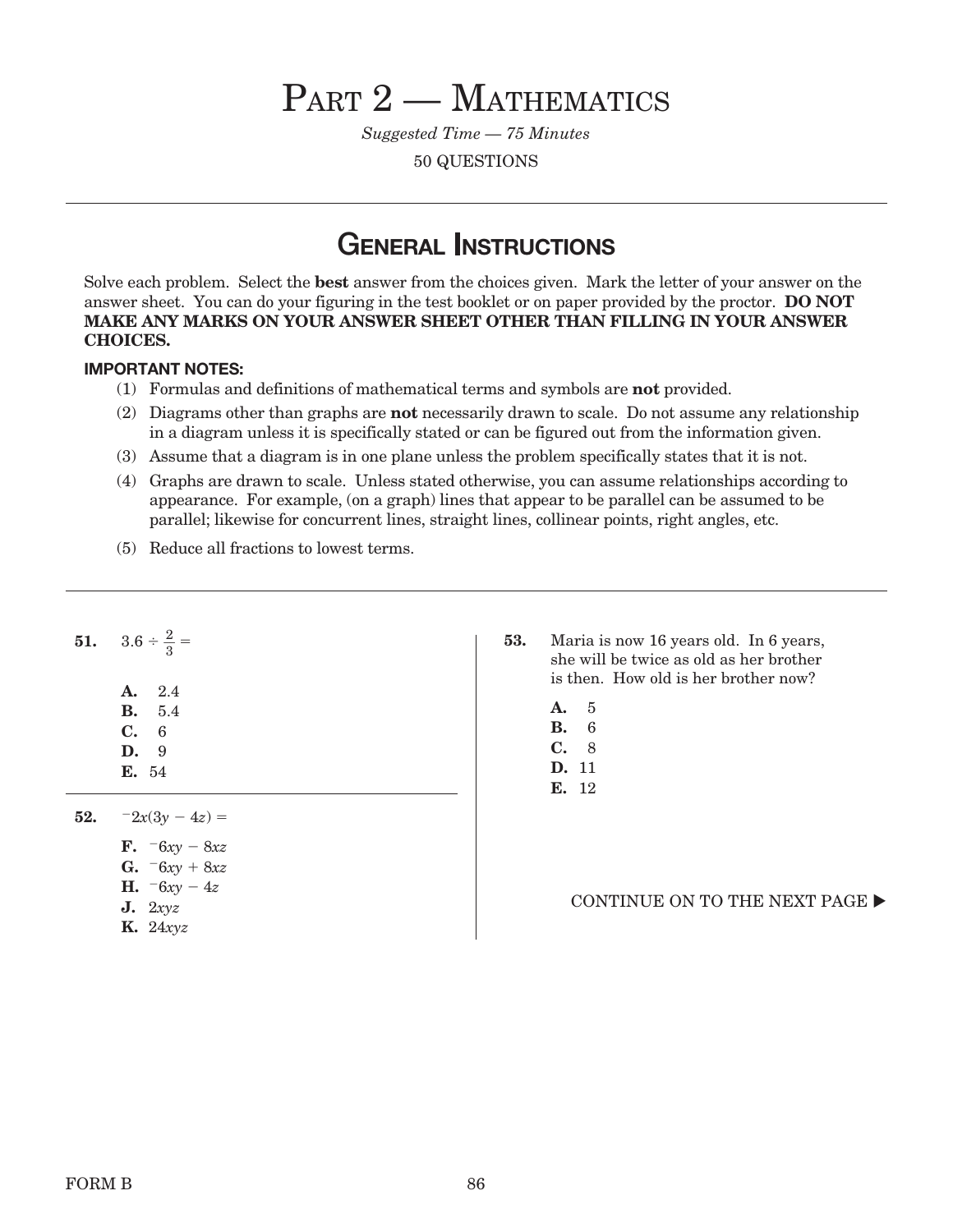| 54. | $6.44 + 6.46$                                                    | 57. | There are             |
|-----|------------------------------------------------------------------|-----|-----------------------|
|     | Consider the following two methods to<br>estimate the sum above: |     | Centervill            |
|     |                                                                  |     | $1950$ and            |
|     | Method I: Round each number to the<br>nearest tenth, then add.   |     | registered            |
|     | Method II: Round each number to the                              |     | $1950$ or af          |
|     | nearest whole number, then add.                                  |     | 550<br>A.             |
|     | By how much would the result of Method I be                      |     | 660<br>В.             |
|     | <b>greater</b> than the result of Method II?                     |     | $\mathbf{C}$ .<br>825 |
|     |                                                                  |     | D.<br>990             |
|     | $\mathbf{F}$ , 0                                                 |     | E. 1,100              |
|     | G. 0.1                                                           |     |                       |
|     | H. 0.9                                                           |     |                       |
|     | <b>J.</b> 1                                                      | 58. | Tien is ma            |
|     | <b>K.</b> 12.9                                                   |     | only the le           |

- **55.** If M and T are odd numbers, and M is a multiple of T, which of the following **must**  be true?
	- $A. M + T$  is odd. **B.** MT is even. **C.**  $M - T$  is odd. **D.**  $M \div T$  is even. **E.**  $M \div T$  is odd.
- **56.** The scale on a map is  $1$  inch  $= 10$  miles. What is the distance, in inches, on the map between two towns that are m miles apart?
	- **F.**  $\frac{m}{48}$ 10 G.  $\frac{m}{r}$  $rac{n}{5}$
	- **H.** 5m
	- **J.** 10m
	- **K.**  $m + 10$
- **67.650** registered voters in Centerville. Of these,  $\frac{1}{3}$  were born between 1979, inclusive. How many of the d voters were born either **before** 1950 or **after** 1979?
	-
	-
	-
- aking 5-letter security codes using letters  $M, N, P, Q$ , and  $R$ . She arranges the letters in a different order for each code, using every letter exactly once within each code. How many different codes can she make?
	- **F.** 1
	- **G.** 5
	- **H.** 15
	- **J.** 120
	- **K.** 3,125
- **59.** x cm  $\longrightarrow \leftarrow \frac{2}{3}x$  cm  $\rightarrow$ P Q R

Point Q is on line segment  $\overline{\phantom{a}}$ PR. I<u>f</u>  $PQ = 9$  centimeters, how long is  $PR?$ 

- **A.** 6 cm
- **B.** 12 cm
- **C.**  $13\frac{1}{2}$  cm
- **D.** 15 cm
- **E.** 18 cm

#### CONTINUE ON TO THE NEXT PAGE  $\blacktriangleright$

#### FORM B 87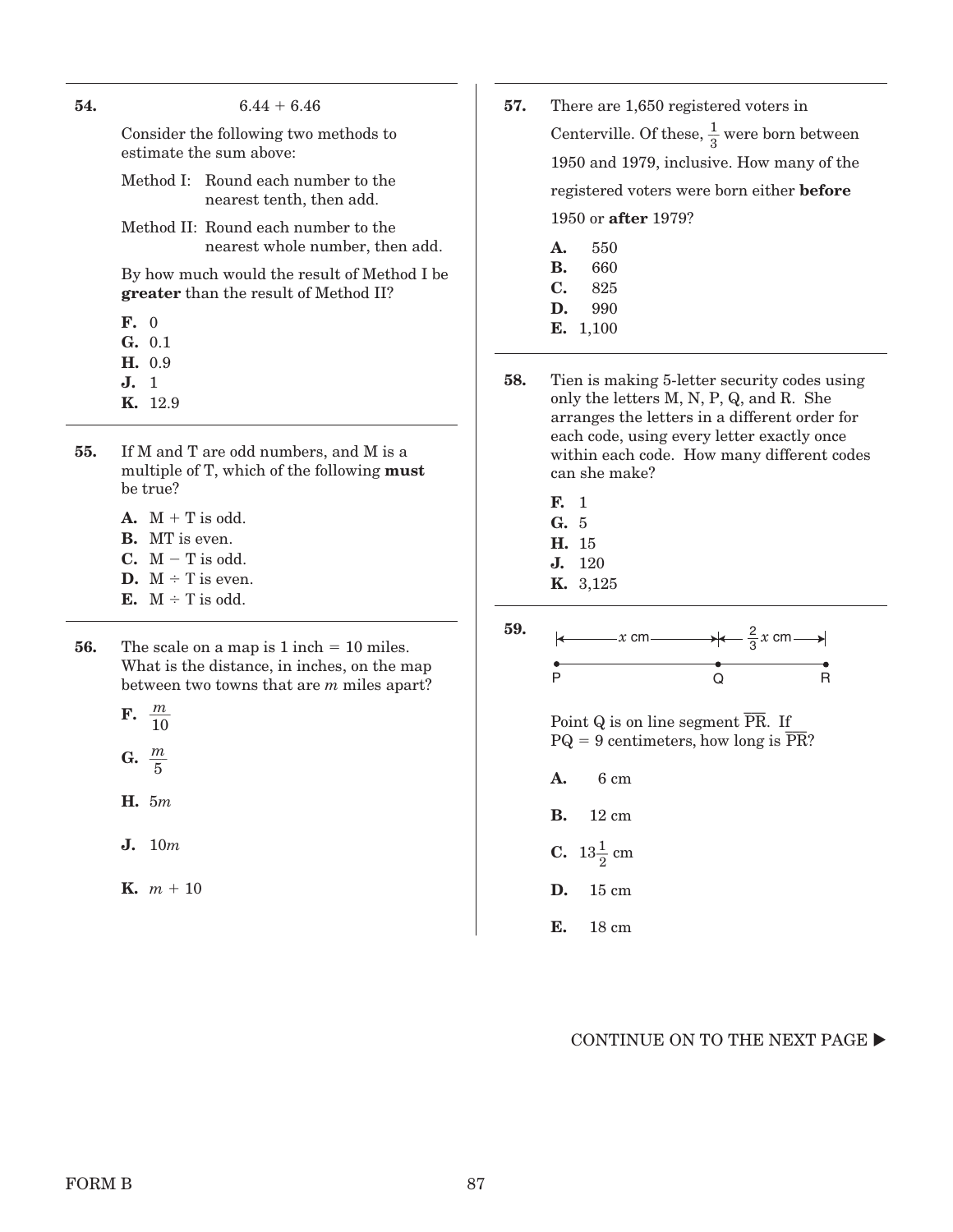**60.** 

| 2004 SCHOOL DATA                                                                                                  |      |        |          |
|-------------------------------------------------------------------------------------------------------------------|------|--------|----------|
| Average Number Number of<br>Spending<br>of Students<br>Classroom<br>per Student<br><b>Teachers</b><br>per Teacher |      |        |          |
| Alaska                                                                                                            | 17.2 | 7.800  | \$10,000 |
| Colorado                                                                                                          | 16.9 | 45,000 | \$7,600  |
| Dist. of Columbia                                                                                                 | 13.8 | 5,500  | \$11,200 |
| Hawaii                                                                                                            | 16.5 | 11,000 | \$8,400  |
| Indiana                                                                                                           | 16.9 | 60.000 | \$8,000  |
| Montana                                                                                                           | 14.4 | 10,300 | \$7,600  |

Of the six locations listed above, what is the median spending per student?

- **F.** \$7,600
- **G.** \$8,000
- **H.** \$8,200
- **J.** \$8,800
- **K.** \$9,800
- **61.** How much greater than 1.095 is the value obtained by rounding 1.095 to the nearest tenth?
	- **A.** 0.005
	- **B.** 0.5
	- **C.** 1.005
	- **D.** 1.1
	- **E.** 5

#### **62.** MEAN ELEVATION OF CONTINENTS

| Continent     | Mean<br>Elevation |
|---------------|-------------------|
| North America | 2,000 ft          |
| South America | 1,800 ft          |
| Europe        | 980 ft            |
| Asia          | 3,000 ft          |
| Africa        | 1,900 ft          |
| Oceania       | 1,000 ft          |
| Antarctica    | 6.000 ft          |

 After each elevation above is rounded to the nearest thousand feet, what is the **mode** elevation?

| F.<br>$1,000$ ft |
|------------------|
|------------------|

- **G.** 2,000 ft
- **H.** 3,000 ft
- **J.** 6,000 ft
- **K.** 17,000 ft
- **63.** A 24-foot-long pole is cut in half. One of these pieces is cut in half again. Finally, one of the shorter pieces is cut into thirds. Of these 5 cut pieces, what is the difference in length between the longest piece and **one** of the 3 shortest pieces?
	- **A.** 22 ft
	- **B.** 26 ft
	- **C.** 10 ft
	- **D.** 12 ft
	- **E.** 22 ft

#### **64.** 12, 10, 2, 8,  $-6$ , 14, \_\_\_, ...

 In the sequence above, each number (except the first two) is the difference between the two previous numbers. What is the seventh number in this sequence?

- $F. -20$  $G. 78$ **H.** 4 **J.** 8
- **K.** 20
- **65.** What is the value of  $\left| \frac{1}{16} \right| \cdot |16| + |-16| + |16|?$ **A.** 1 **B.** 3 **C.**  $16\frac{1}{16}$ **D.** 33 **E.** 768
- **66.** The ratio of Bettina's height to her sister's height is 7:6. If Bettina is 140 centimeters tall, how much taller is Bettina than her sister?

| F. | $6 \text{ cm}$ |
|----|----------------|
|    |                |

- **G.** 10 cm
- **H.** 13 cm **J.** 20 cm
- **K.** 120 cm
	-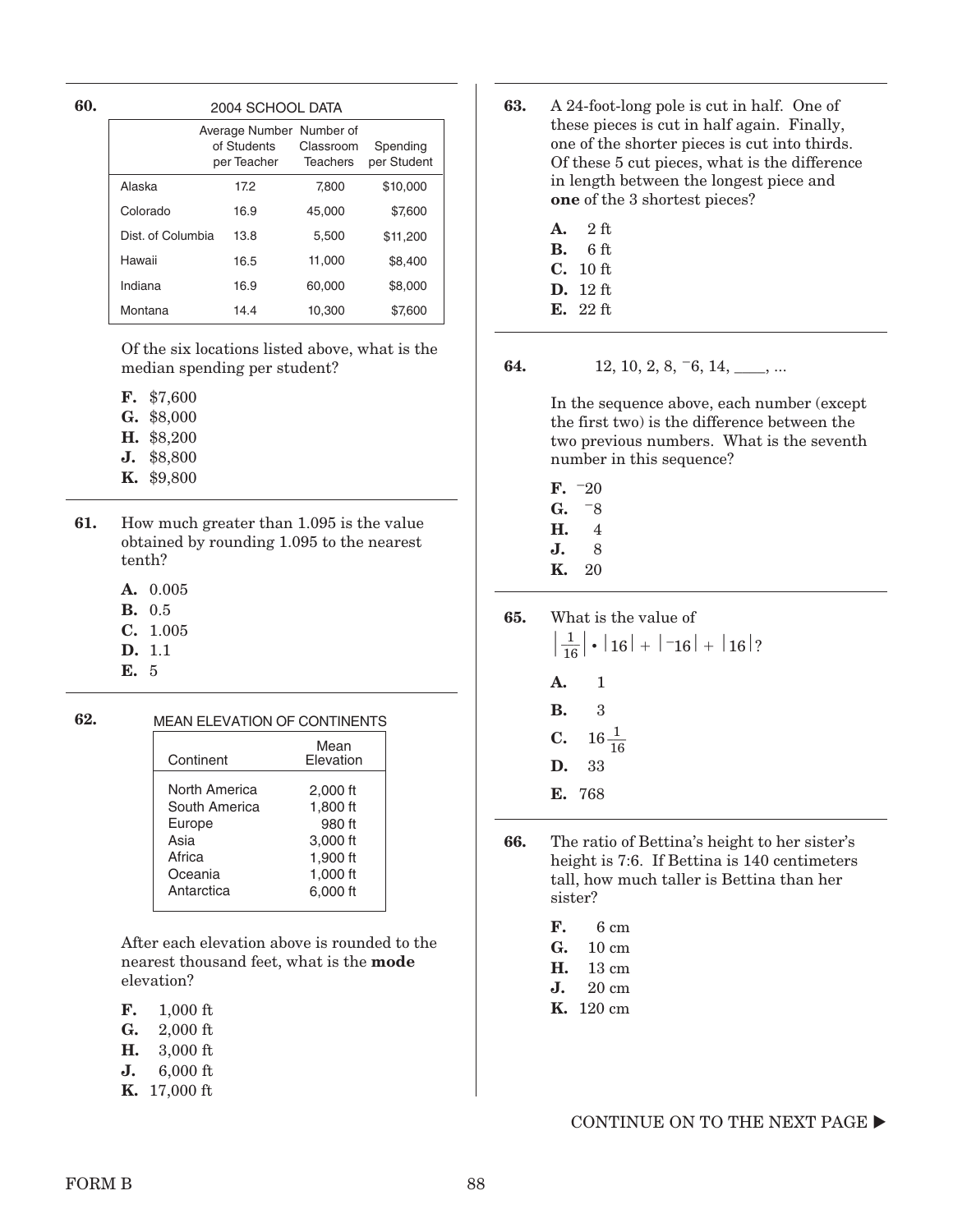| 67. | What is the greatest prime factor of 210? |
|-----|-------------------------------------------|
|-----|-------------------------------------------|

- **A.** 5
- **B.** 7
- **C.** 10 **D.** 21
- **E.** 105
- 



In the diagram above, T is the center of the circle, the circumference of which is  $8\pi$ centimeters. Point U is on the circle. What is the area of rectangle TUVW?

- **F.** 24 sq cm
- **G.** 36 sq cm
- **H.** 40 sq cm
- **J.** 48 sq cm
- **K.** 96 sq cm
- **69.** What is the greatest common factor of 459 and 567?

| A. | З |
|----|---|
| В. | 9 |

- **C.** 17
- **D.** 27
- **E.** 51
- **70.** Which statement is true?
	- **F.** All equilateral triangles are congruent.
	- **G.** All equilateral triangles are similar.
	- **H.** All rectangles are congruent.
	- **J.** All rectangles are similar.
	- **K.** All squares are congruent.
- **71.** The sales of hot drinks are roughly a linear function of outdoor temperature. If a vendor sells 200 cups when the outdoor temperature is 70°, and 440 cups when the outdoor temperature is 50°, how many cups can the vendor expect to sell if the outdoor temperature is 55°?
	- **A.** 260
	- **B.** 380
	- **C.** 435
	- **D.** 500
	- **E.** 520
- **72.** A certain type of bamboo blooms for 1 week once every 17 years. This type of bamboo bloomed in 1807. How many times did it bloom between 1820 and 2011, inclusive?
	- **F.** 5
	- **G.** 6
	- **H.** 10
	- **J.** 11
	- **K.** 12

73. 
$$
\frac{(-1)^2 + (-2)^3 + (-3)^4}{(-1)^4 + (-2)^3 + (-3)^2} =
$$
\n**A.** 0  
\n**B.** 1  
\n**C.** 5  
\n**D.** 9

- **E.** 37
- **74.** Survey results indicate that between 70% and 80% of high school students have their own cell phones. If these results apply to a high school of 900 students, what is the maximum number of students who do **not** own cell phones?
	- **F.** 180
	- **G.** 270
	- **H.** 370
	- **J.** 720
	- **K.** 828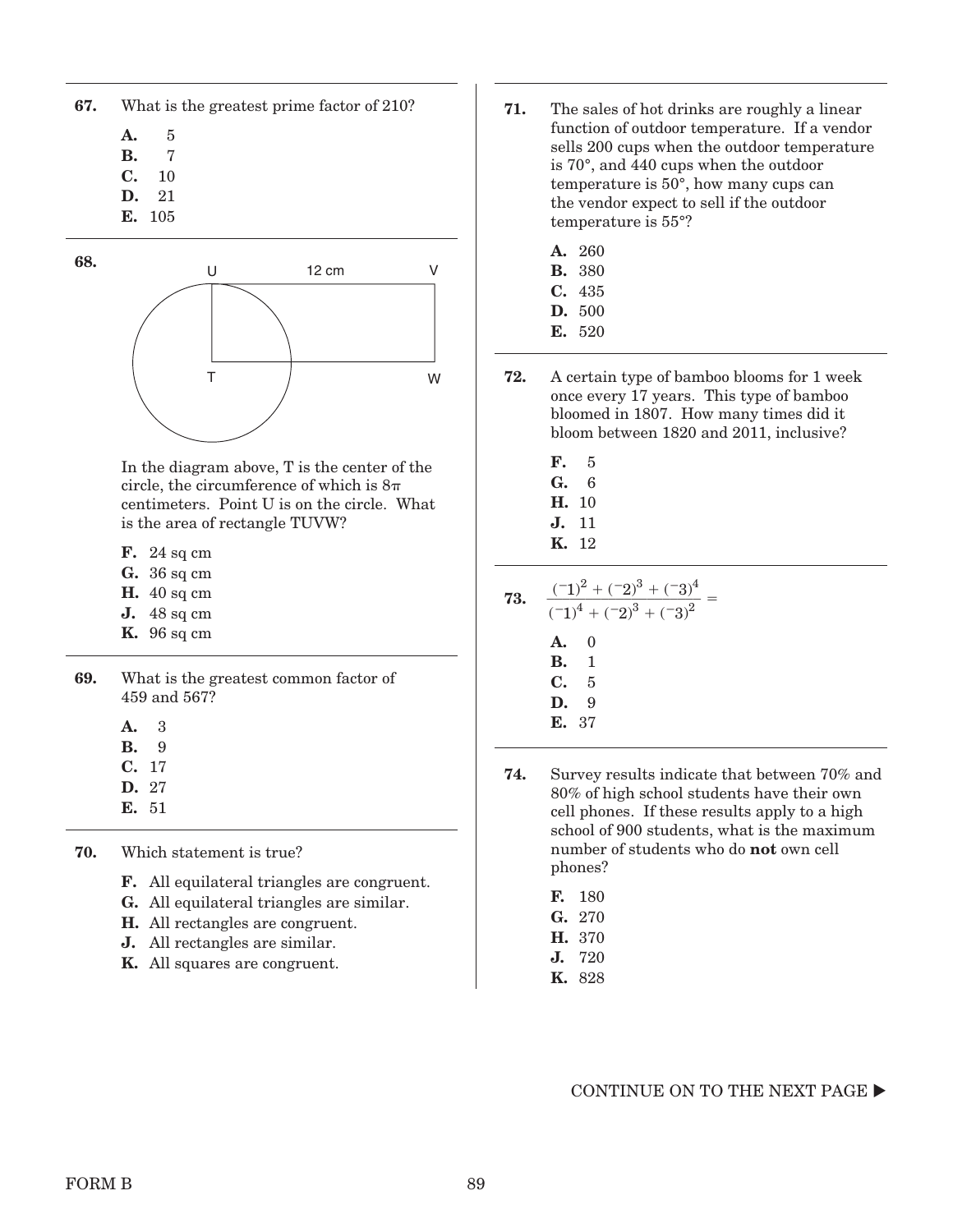- **75.** If Seung is now y years old and Jackson is 3 years older than Seung, what was Jackson's age 8 years ago?
	- **A.**  $y 11$ **B.**  $v - 3$ **C.**  $y - 5$
	- **D.**  $y + 11$
	- **E.**  $3y 8$
- **76.** On a number line, what is the midpoint of a line segment beginning at  $-2$  and ending

at  $\frac{2}{5}$ ? **F.**  $-\frac{7}{10}$ **G.**  $-\frac{4}{5}$ **H.**  $-\frac{1}{5}$ **J.** 0 **K.**  $1\frac{1}{5}$ 

- **77.** Yan has 48 coins, consisting of a mix of nickels and dimes. The total value of these 48 coins is \$3.90. How many more dimes than nickels does Yan have?
	- **A.** 10
	- **B.** 12
	- **C.** 18 **D.** 22
	- **E.** 30
	-
- **78.** If the side of a square and the diameter of a circle are equal in length, what is the ratio of the perimeter of the square to the circumference of the circle?

| F. |        |
|----|--------|
| G. | π<br>9 |
| Н. | 2<br>ᡣ |

**J.**  $\frac{\pi}{4}$  $\frac{1}{4}$ **K.**  $\frac{4}{\pi}$ 

- **79.** A used car is sold for \$5,000. The buyer pays \$400 for the down payment. What fraction of the sale price is the down payment?
	- **A.** 0.0125
	- **B.** 0.08
	- **C.** 0.125
	- **D.** 0.4 **E.** 0.8
- **80.** A particular type of plastic weighs 0.035 ounces per cubic inch. What is the weight of a stack of 50 rectangular sheets of this plastic if the stack measures 5 inches by 10 inches by 20 inches?
	- **F.** 0.000035 oz **G.** 0.7 oz **H.** 3.5 oz **J.** 35 oz
	- **K.** 1,750 oz
- **81.** A painter needs to paint a circular region with a radius of 3 feet. The painter has only enough paint to cover 25 square feet. About how many square feet of the region **cannot**  be painted?
	- **A.** 2.7 sq ft
	- **B.** 3.3 sq ft
	- **C.** 6.2 sq ft
	- **D.** 18.8 sq ft
	- **E.** 28.3 sq ft
- **82.** Gloria receives a 15% commission on her sales. For the last three-month period, Gloria received a commission of \$12,000. What were her sales for this period?
	- **F.** \$13,800
	- **G.** \$68,000
	- **H.** \$80,000
	- **J.** \$92,000
	- **K.** \$800,000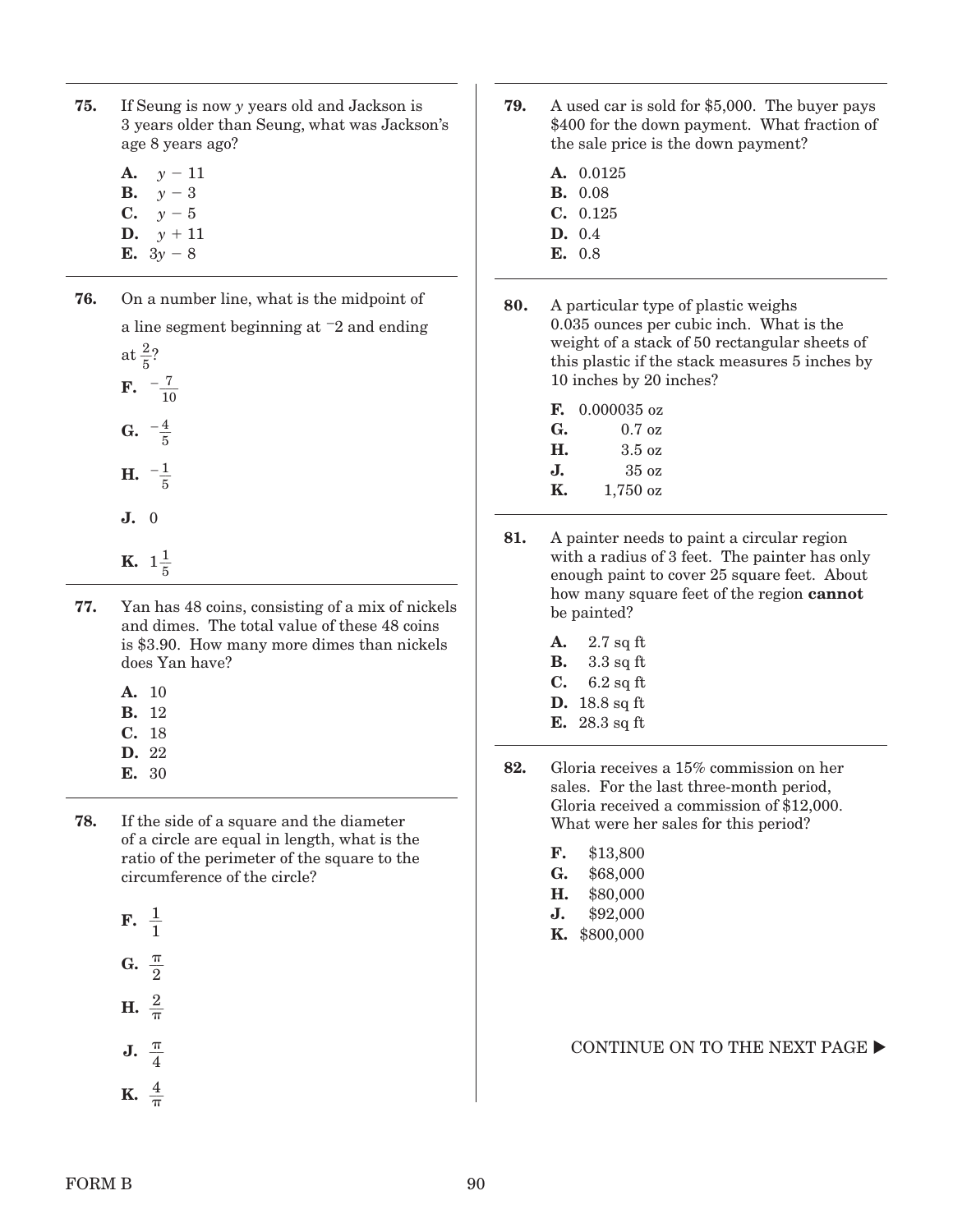| 83. |                            |                                    |
|-----|----------------------------|------------------------------------|
|     | $\boldsymbol{\mathcal{X}}$ | $\mathcal{Y}$                      |
|     | $\mathbf{1}$               | $rac{b}{2}$<br>$\bar{a}$           |
|     | $\overline{2}$             | $-\frac{b}{3}$                     |
|     | 3                          | $rac{b}{4}$<br>$\alpha$            |
|     | 4                          | $\frac{b}{5}$<br>$2\boldsymbol{a}$ |
|     |                            |                                    |

 Based on the table above, which of the following best represents the value of y when  $x = 0$ ?

**A.**  $-2a - b$  $B. -b$ 

- $C. -\frac{a}{a}$  $\frac{a}{2}$ D.  $-2a$
- **E.**  $-\frac{a}{a}$  $\frac{a}{2} - b$
- **84.** Daquan sold x hot dogs. Caitlyn and Daquan together sold  $5x - 2$  hot dogs. In terms of x, how many hot dogs did Caitlyn sell?
	- **F.**  $\frac{x}{5} 2$ **G.**  $5x - 1$ **H.**  $6x - 2$ **J.**  $4x + 2$ **K.**  $4x - 2$
- **85.** For house sales, a certain real estate agent charges a commission of 3% of the house price for prices less than \$200,000, and 2.5% of the house price for prices of \$200,000 or more. How many more dollars does the agent earn on a price of \$199,000 than on a price of \$201,000?

| \$94.50<br>A. |
|---------------|
|---------------|

- **B.** \$945
- **C.** \$1,000
- **D.** \$1,055
- **E.** \$2,000

**86.**  $r = 3m = 4n = 10p$ 

If  $m$ ,  $n$ , and  $p$  are positive integers, what is the **least** possible value of r?

- **F.** 1
- **G.** 10
- **H.** 17
- **J.** 60 **K.** 120
- **87.** In the set of all integers from 4 to 81, inclusive, how many are multiples of 2 or 7 or both?
	- **A.** 34
	- **B.** 39
	- **C.** 45 **D.** 50
	- **E.** 55
- **88.** If  $\frac{3t s}{4}$  $\frac{-s}{4}$  = 8s, what is the value of s

in terms of  $t$ ?

| F. | $\frac{t}{2}$                    |
|----|----------------------------------|
| G. | $rac{t}{3}$                      |
| Н. | $rac{t}{4}$                      |
| J. | $\frac{t}{7}$                    |
| К. | $\frac{t}{ }$<br>$1\overline{1}$ |

**89.** Simplify the expression

 $r\left[s\left(\frac{r+s}{r-s}\right)\left(\frac{r-s}{r+s}\right)\right],$  where  $r \neq s$  and  $r \neq -s$ . **A.** rs **B.** s **C.**  $rs(r + s)(r - s)$ **D.**  $(r + s)(r - s)$ **E.** 1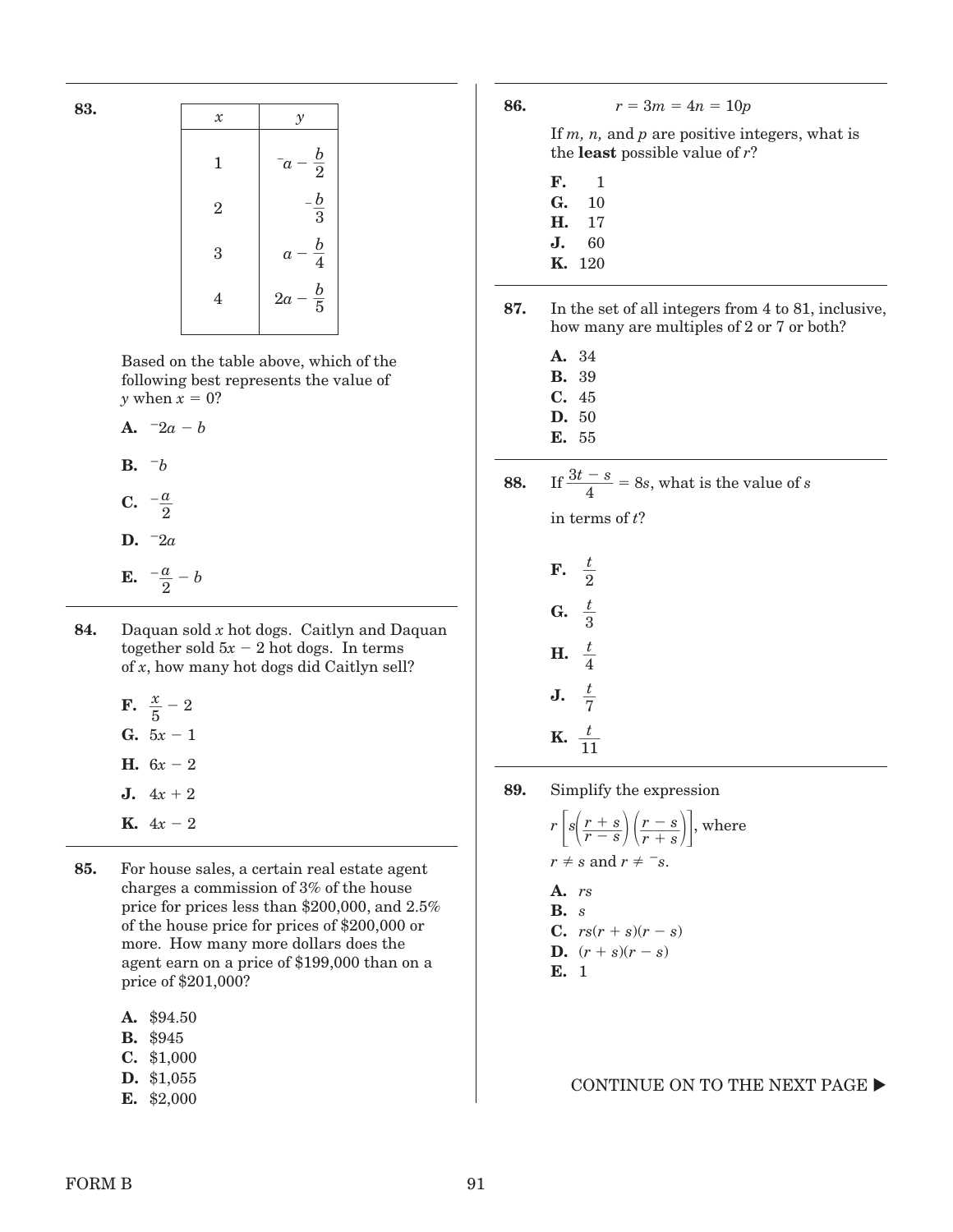**90.** Between which two consecutive positive integers is  $\sqrt{6^2+7^2}$  ?

- **F.** 6 and 8
- **G.** 8 and 9
- **H.** 9 and 10
- **J.** 12 and 14
- **K.** 36 and 49



 What is the area of parallelogram ABCD if the area of triangle ABE is 25 square centimeters?

- **A.** 140 sq cm
- **B.** 150 sq cm
- **C.** 250 sq cm
- **D.** 500 sq cm
- **E.** 550 sq cm

**92.** How many minutes are in 2.35 hours?

- **F.** 133 min.
- **G.** 138 min.
- **H.** 140 min.
- **J.** 141 min.
- **K.** 155 min.
- **93.** A group of potential voters was asked whether or not they were in favor of Proposition A and Proposition B on the ballot. Of this group, 65% were in favor of Proposition A, and 72% were in favor of Proposition B. If 3% of the total group were not in favor of either proposition, what percent were in favor of **both** propositions? (Assume that 100% of the group responded and there were no undecided voters.)
	- **A.** 25%
	- **B.** 28%
	- **C.** 32%
	- **D.** 35%
	- **E.** 40%



For the pyramid above, each triangular face has the same area, and the base, MNPQ, is a square that is 8 centimeters on a side. If RS is 6 centimeters, what is the surface area of the pyramid, **excluding** the base?

- **F.** 48 sq cm
- **G.** 96 sq cm
- **H.** 128 sq cm
- **J.** 160 sq cm
- **K.** 192 sq cm

**95.**



 ABCDEF is a regular hexagon. The arrow in it rotates at a constant rate of 5 revolutions per minute. If the arrow points to A for the first time at 0 seconds as shown, how many **seconds** will elapse before the arrow points to B for the eleventh time?

- **A.** 12 sec
- **B.** 110 sec
- **C.** 120 sec
- **D.** 122 sec
- **E.** 134 sec